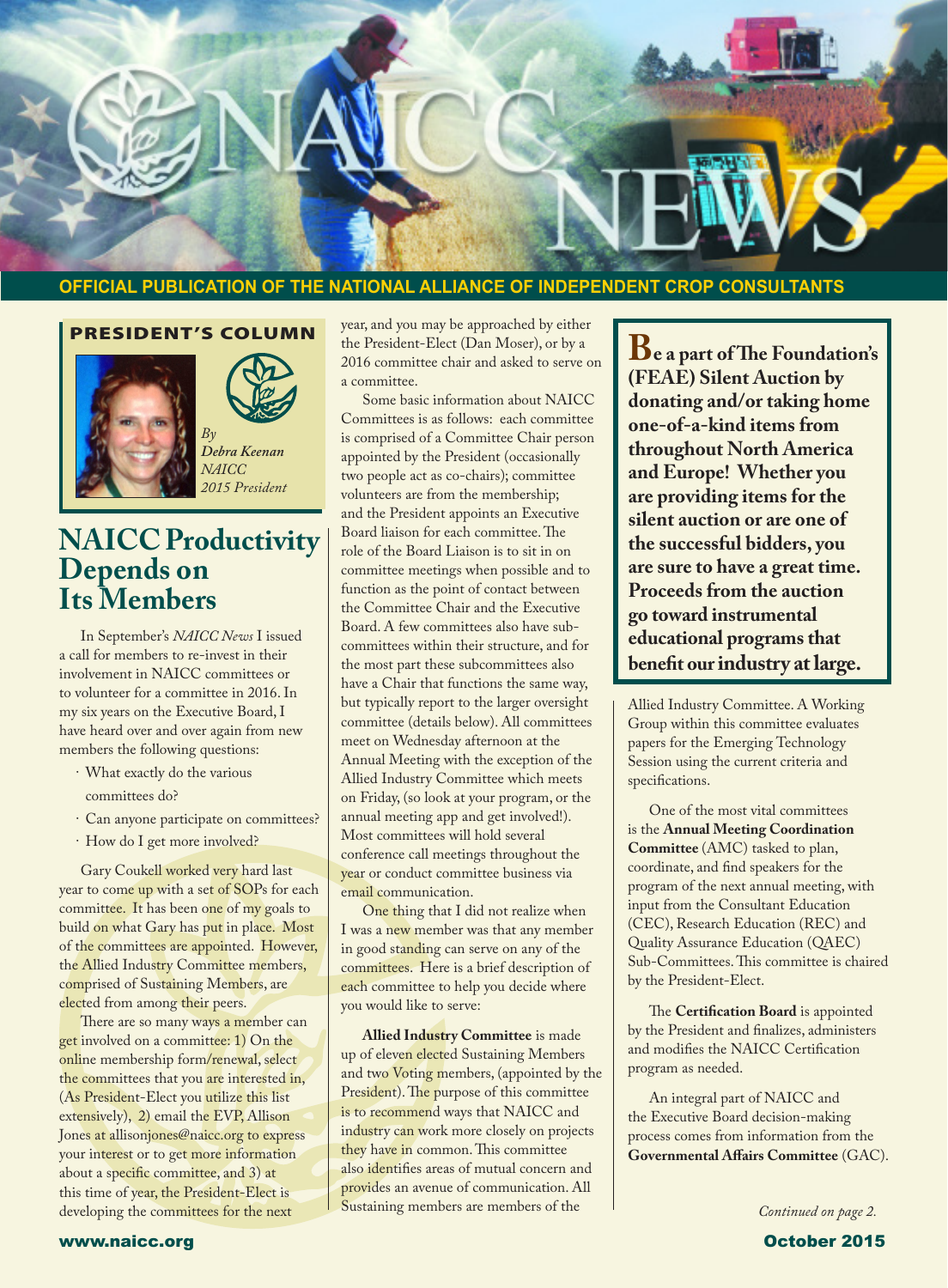#### **President's Column**

*Continued from page 1.*

It is made up of three subcommittees: **GAC-Crop Consultant** (GAC-C); **GAC-Researcher & QA** (GAC-R), and the **Crawfish Boil on the Hill** (CBOH).

The GAC monitors and discusses legislation and regulatory issues and policies, pending, proposed and needed, specifically those that will directly impact NAICC members, but also general agricultural, environmental and food issues on which NAICC may be consulted or wish to express an opinion. The committee assists the Executive Vice President and the NAICC Legislative Assistant, both who provide information to the membership through newsletter articles and mailings and identifies issues and develops talking points for the NAICC Board prior to hill visits.

The **Crawfish Boil on the Hill** (CBOH) subcommittee plans the annual CBOH event to be held in conjunction with the March Executive Board meeting in Washington, D.C. NAICC hosts Congressmen, Senators, Congressional staff, USDA, EPA and other agency personnel, as well as invited commodity and Ag association groups/ representatives for an evening of good food and networking opportunities.

The **Education Outreach Committee** (EOC) has two subcommittees: **Consultant Education** and **Researcher/QA Education**. They are responsible for developing educational opportunities for members outside of the annual meeting. Currently this committee is responsible for planning and promoting the Focus on Precision Ag workshop, the GLP Training course and other regional workshops held annually.

Although it is seldom needed, the **Ethics and Grievance Committee** (E&G) reviews any grievances one member may file against a fellow member, and if necessary, would submit to any recommendations stemming from a review to the Executive Board. They also periodically review the NAICC Code of Ethics and recommend updates as needed.

The **International Outreach Committee** works to establish contact with other consulting organizations outside of the U.S. and to look for opportunities to cooperate on educational programs

and information exchange. Through contact with international consulting organizations and international members, keeps NAICC informed of issues facing consultants in other countries. This committee also acts as liaison to the Global Alliance of Independent Crop Consultants.

The committee responsible for marketing the association to sustaining members and current membership is called the **Marketing Committee**. The committee is also responsible for the Consultant of the Year award program and ideas and suggestions for the NAICC website, NAICC.ORG.

The committee responsible for recruitment of new members as well as periodic examination of the eligibility of all members is the **Membership Recruitment, Retention and Rules Committee or the MRRR**. Members also head up the New Members Boot Camp held at the Annual Meeting and act as a liaison to new members during their first two years of membership. The committee consists of one of the five Directors, and a minimum of three other appointed members.

The **Newsletter Subcommittee** is under the jurisdiction of the MRRR. This committee works with the Executive Vice President to source and accumulate articles for the *NAICC News* that are of interest to the membership and current events in crop and research consulting businesses and in agriculture.

Our newest committee, just finishing up its first year, is the **State Affiliates Relations Committee.** The committee was developed to work with the State consulting organizations to create more involvement from consultants on the national level. They are also focused on helping create new consulting/researcher associations in states that do not already have an organization.

The **Leadership Program Committee** is responsible for developing, and implementing certain portions of, the NAICC Leadership Program (NAICCLP).

The Executive Board will be traveling to my hometown, Chico, CA for the Fall Board meeting. We will be working on the SOPs, goals, the program among other pertinent issues. I have also set up a tour of an Almond Processing Plant, Olive Processing Plant and having the board watch harvesting of walnuts. It should be a very

### **NAICC ROOM RATES at Buena Vista Palace reduced AGAIN!**

Rates are now \$145 per night. EVP Allison Jones visited the Buena Vista Palace earlier this month and reported to the Executive Board that the construction that will take place during our event will not affect our meeting. The new front desk area is large enough to accommodate our arrival and the pool is already under going elaborate updating. There will be a smaller spa pool available at our hotel or you can take a free shuttle to the Hilton ½ block away and enjoy their pool. The staff was so accommodating and offered to lower the rate another \$5 per night! If you have already made your reservation, the price will be adjusted accordingly. The new link for reservations has been revised since Hilton took over management of the property.

https://secure3.hilton.com/en\_US/hi/reservation/book.htm?inputModule=HOTEL&ctyhocn=MCOBUHH&spec\_plan=0124NA &arrival=20160124&departure=20160130&cid=OM,WW,HILTONLINK,EN,DirectLink&fromId=HILTONLINKDIRECT

### **Call for GLP Scenarios**

Do you have an interesting GLP situation that has you puzzled?...Something that may not necessarily be black and white?…or there may be more than one way to handle?…or that just has you frazzled? If so, please share your GLP "scenario" with us so that we can incorporate it in the GLP Refresher Training course in the pre-NAICC GLP training session.

Please email your scenario to either Mark Tumey at marktumey@comcast.net or Tanya Gibson at tanya.gibson@precisionstudymgt.com.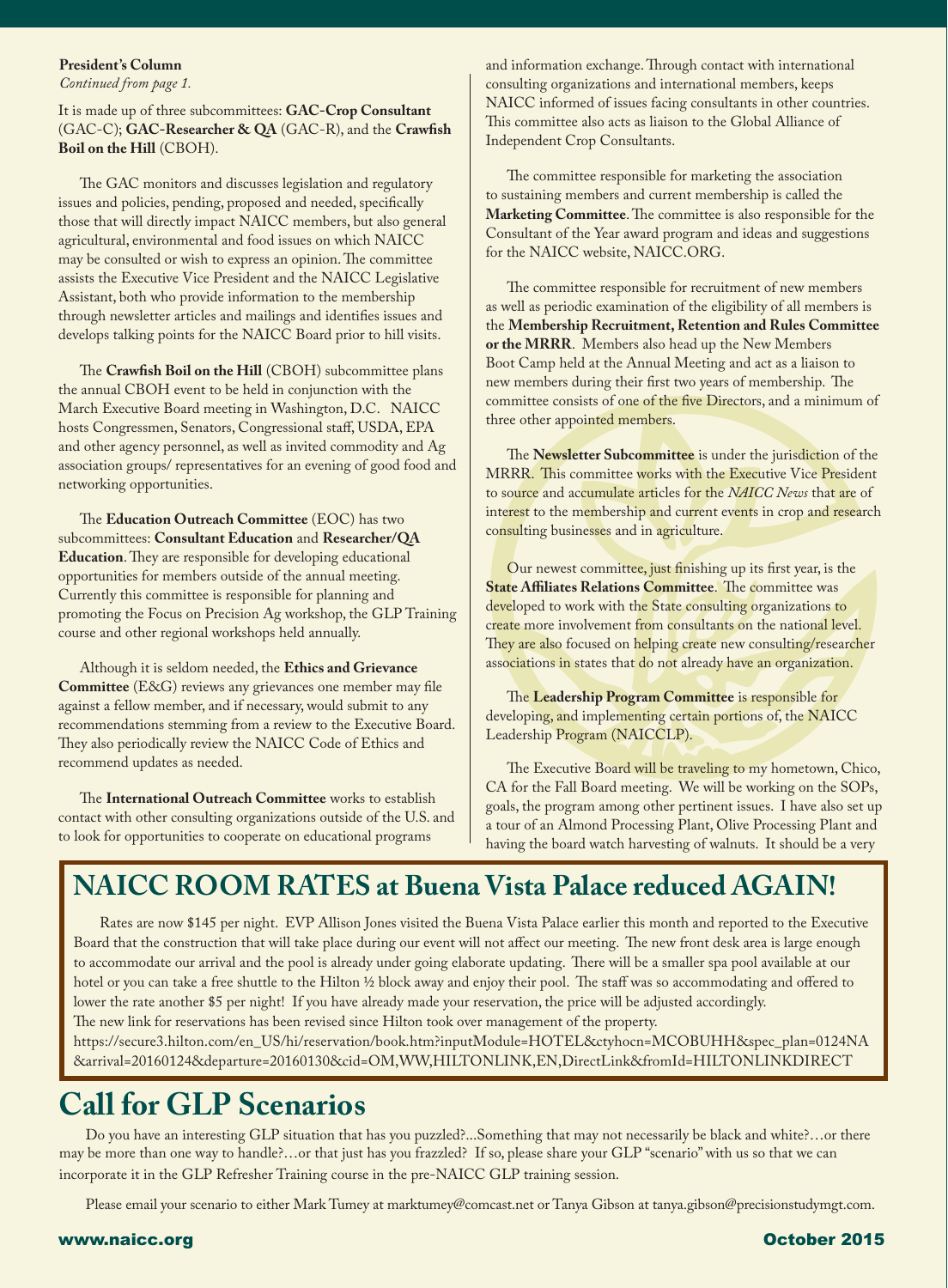# **2016 AG PRO EXPO January 27 - 29 Register Your Booth Now**

Want to connect with potentially every attendee at the 2016 Annual Meeting? The most effective and efficient way is by hosting an Exhibit Hall booth at the AG PRO EXPO! The Exhibit Hall is the central hub for all NAICC Annual Meeting activity including attendee meals, refreshment breaks, special events and evening activities. Your booth will be right in the middle of all the action – how easy is that? This year, we expect more than 75 leading crop and research consultant booths on the Expo floor. Don't miss out.

#### **Registration details:**

- NAICC Members receive a discounted fee of \$830 for exhibit booths; all others, \$1245
- One complimentary registration is included with booth fee; additional registrations are available (\$415/member; \$830/ non-member)
- All registrations include registration packet, name badge, Exhibit Hall meal tickets and admission
- After NAICC Members and sponsors are assigned booth spaces, all other are first come, first served

Leave a lasting impression on agricultural decision makers – go to http://naicc.org/meetings/2016-annual-meeting/boothregistration/.



# **2016 NAICC Annual Meeting and AG PRO EXPO**

The 2016 NAICC Annual Meeting and AG PRO EXPO will be held at the January 27-30 in Orlando, FL. Visit http://www.buenavistapalace.com/default-en.html to see the beautiful property which is located across the street from Disney Springs! The online hotel reservations site is https://secure3.hilton.com/en\_US/hi/ reservation/book.htm?inputModule=HOTEL&ctyhocn=MCOBUHH&spec\_plan=0124NA&arrival=20 160124&departure=20160130&cid=OM,WW,HILTONLINK,EN,DirectLink&fromId=HILTONLINK DIRECT. You can also make reservations by calling 1-800-774-1500. The deadline to receive the NAICC discount is 5:00 p.m. Eastern on December 24, 2015.

Registration information for the meeting and AG PRO EXPO will be available in late October.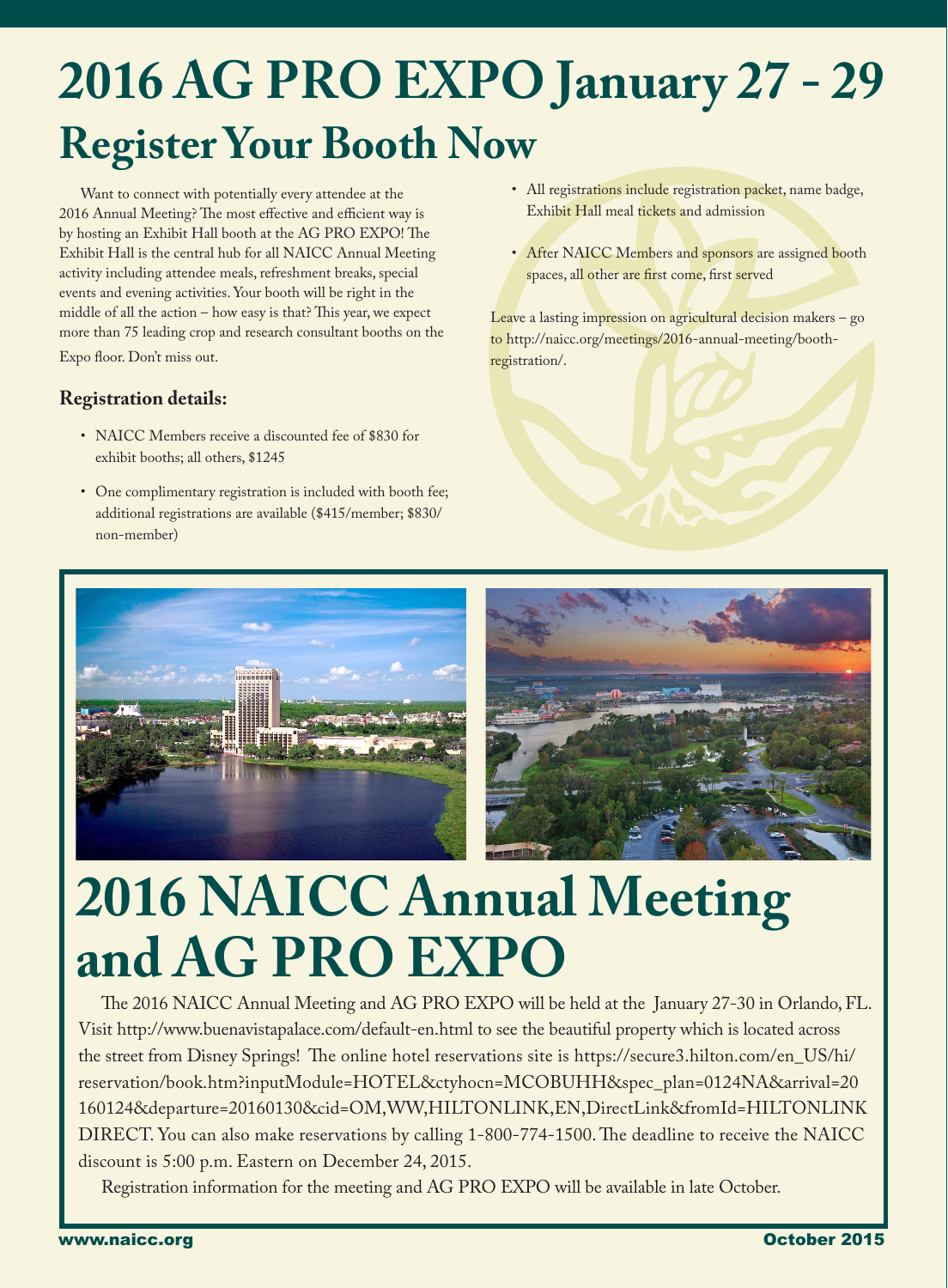

#### **WORKER PROTECTION STANDARDS (WPS)**

The US Environmental Protection Agency (EPA) released a final rule on the Worker Protection Standard which is the first update on the program in over 20 years. The regulations address protections relating to farm workers that work in fields treated by pesticides. Rules also apply to pesticide handlers that mix or make pesticide applications. Crop consultants were classified as handlers in the previous rule.

Under the previous rule, crop consultants were able to determine the necessary Personal Protective Equipment (PPE) for themselves and their employees working under their direct supervision in a field during an REI. They are also exempted from providing decontamination supplies and emergency assistance for themselves and employees.

Changes to the crop advisor exemption now include:

- Only certified crop advisors are exempt from labeling PPE and WPS requirements as specified in the exemption.
- Employees of the certified or licensed crop consultant must use label required PPE while working in a field during an REI
- Employer must provide all required WPS protections, or rely on the PPE substitutions allowed under the crop advisors.

EPA did add flexibility for crop advisors and their employee. Now they can wear standard set of PPE (coveralls, shoes plus socks and chemical-resistant gloves made of any waterproof material, and eye protection if the labeling of the pesticide product applied requires protective eyewear for handlers, as outlined in rule) or the existing PPE specified on the pesticide labeling for early-entry.

In other areas, the regulation states that annual mandatory training must be provided for farm workers, new no-entry application exclusion zones be established and mandatory record keeping of pesticide application and farm worker training changed to every two years (previously 5 years). The new ruling also mandates alignment with the U.S. Department of Labor's standards for personal protective equipment such as respirators that includes a fit test and medical evaluation. Anyone under the age of 18, up from age 16, is prohibited from handling pesticides, except for an exemption for immediate family for farm owners. Regulations go into effect one year and 60 days

after it is published in the FEDERAL REGISTER. New requirements for safety training, pesticide safety information and requirements to suspend applications when anyone is in an application exclusion zone will not be effective until two years after the date of publication.

Many issues are not clear, such as reciprocity between states, civil and criminal liabilities, etc. State Departments of Agriculture will enforce regulations in all states except California, New York and New Jersey where the Department of Environmental Regulation will enforce rules. Some state regulators immediately voiced concern they may not be able to comply with the new rules until certain state laws and programs are changed. There is discussion among numerous Ag groups to request a 60 extension in order for some of these concerns to be addressed by EPA.

#### **USDA**

USDA reports sales from organic farms have increased 72% since 2008. Sales of organic products totaled \$5.5 billion and the National Agricultural Statistics Service 2014 survey indicates there are just over 14,000 certified exempt and organic farms in the U.S. The top five commodities in organic sales were milk, eggs, broiler chickens, lettuce and apples. The 2014 study indicated that 63% of the sales were to wholesale markets.

#### **POLLINATOR ISSUES**

Federal and state agriculture officials are urging the EPA to halt its plan to preclude certain pesticide applications as part of a federal effort to protect bees. They argue that EPA has failed to follow procedures outlined in FIFRA and should assess the economic ramifications in the proposal before restricting pesticide applications. In an additional statement, USDA and the National Association of State Departments of Agriculture (NASDA) state EPA's proposal fails to comply with either the risk-based analysis or proper rule making procedures outlined under the pesticide law. NASDA stated that they have serious concern the EPA's process for developing the proposed label language is not FIFRA compliant or based on a soundscience risk based assessment approach.

#### **WOTUS**

#### **Appeals Court halts EPA's WOTUS rule**

Agriculture Committee Chairman K. Michael Conaway (R-TX) issued the following statement after the 6th Circuit Court of Appeals in Cincinnati put a halt to the Obama Administration's WOTUS rule nationwide.

"This is a tremendous victory for agriculture and the 18 states that challenged the EPA on its egregious power

*Continued on page 5.*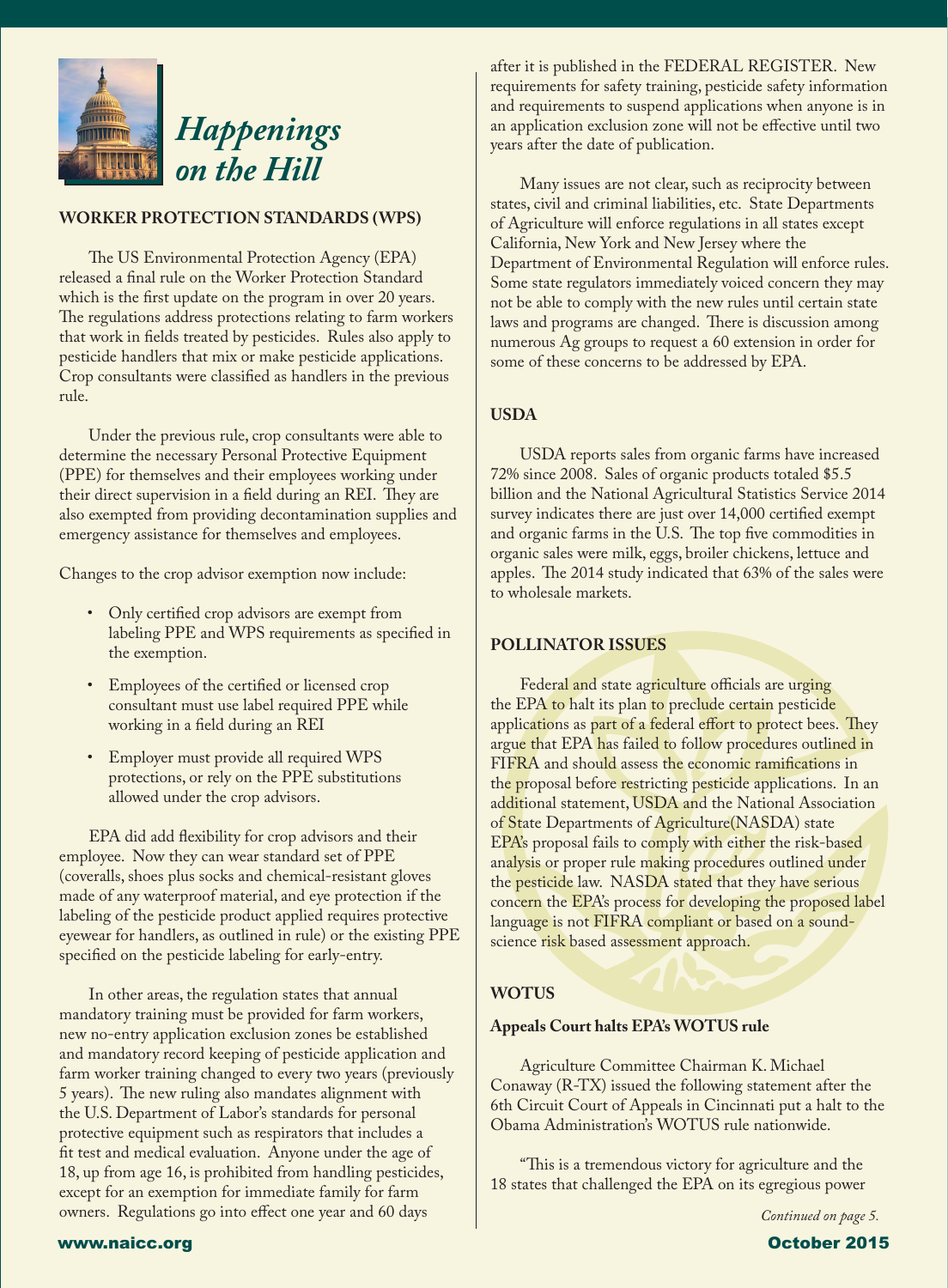#### *Continued from page 4.*

l

grab. I have vocalized my concerns since the EPA and Army Corps first proposed this rule, knowing that farmers and ranchers – the best and original stewards of our nation's land and water – would suffer dire consequences if the agencies pushed forward without consulting the very people the rule would affect. I am encouraged by the court's decision to stay this rule and the court's acknowledgment that the states have demonstrated a substantial possibility of success on the merits of their claims against the EPA. As the states continue challenging the rule, we will continue with our efforts in Congress to defeat the implementation of WOTUS," said Conaway.

#### **TOXIC SUBSTANCE CONTROL ACT (TSCA)**

A bi-partisan group of U.S. Senators seeking to overhaul the TSCA indicate they may have enough votes to allow the bill to reach the Senate floor. They assume opponents will allow the bill to be presented for discussion. The key stumbling block is the junior Senator from California, who along with colleagues, have vowed to use the rules to get the bill "fixed". Numerous amendments have been threatened and that would slow movement on the bill. The Senate majority does not want to spend a lot of time on something that will prevent action on other items before the session ends. TSCA became law in 1976.

Some supporters of the Senate legislation have agreed to revisions that include an increase of TSCA fees and expediting some chemicals programs.

#### **EPA**

EPA has published a revised list of pesticide registration service fees applicable to specified pesticide applications and tolerance actions. The registration service fees for covered pesticide service applications received after October 1, 2015 increased by 5%.

#### **IRS**

Farm organizations, small businesses and others (over two thousand) have requested the Congress to approve a seamless, multi-year or permanent extension of expired or expiring tax provisions (similar to those related to small business expensing and bonus depreciation). The groups stated that failure to extend these provisions is equal to a tax increase and injects instability and uncertainty into the economy. Farm organizations have put a priority on tax code provisions that provide farm/ranch businesses the ability to deduct expenses immediately instead of depreciating them over time. The House Ways and Means committee (H.R.2510) was expected to vote to permanently extend the 50 percent bonus depreciation which expired at the end of 2014.

## **WHY BE A MEMBER OF GAIAC? (Global Alliance of Independent Agricultural Consultants)**

#### *By Bruce Niederhauser*

First, I am going to tell you WHY you should be a member from my personal perspective. I was born and raised in Mexico City, Mexico in 1956. My Father was a plant breeder on a research station for 30 years. I feel very fortunate to have lived and traveled over the years in Central America, North America, Caribbean, Canada, Europe and Asia. I can tell you from my tiny perspective that this world, which is 4.5 billion years old and the people in it, is just simply incredible! However, with 195 world nations and a current 7.1 billion world population, with projections close to 10 billion by 2050, food production and sustainability is a very real and potential problem.

As you read this, I assume of course that you are involved in agriculture in one form or another. So this is the point at which we at GAIAC would like you to become a member of a future GLOBAL FORCE in agriculture! Our Global Alliance currently has 39 individual members from 7 different countries and one industry member. You can go to our website www.GAIAC.org and read about whom we

are, our goals, current leadership and membership. If your primary language is not by chance English, you just need to select the translation tool for 90 different languages and you are set!

The GAIAC membership categories are on the website under the membership tab and are categorized as: Full, Associate, Provisional, and Sustaining memberships. You may apply on line at the website for the appropriate category that you qualify for. The good news is that for the Full, Associate and Provisional memberships the first year fee of \$50 dollar dues is waived. So you can join for free now! The Sustaining category fee is a voluntary non pre-determined amount.

At the 2016 NAICC annual meeting in Orlando on Thursday January 28th, there will be a GAIAC annual meeting. Please think about attending and becoming a member of GAIAC. You will enjoy the International perspective and it will open up your World!